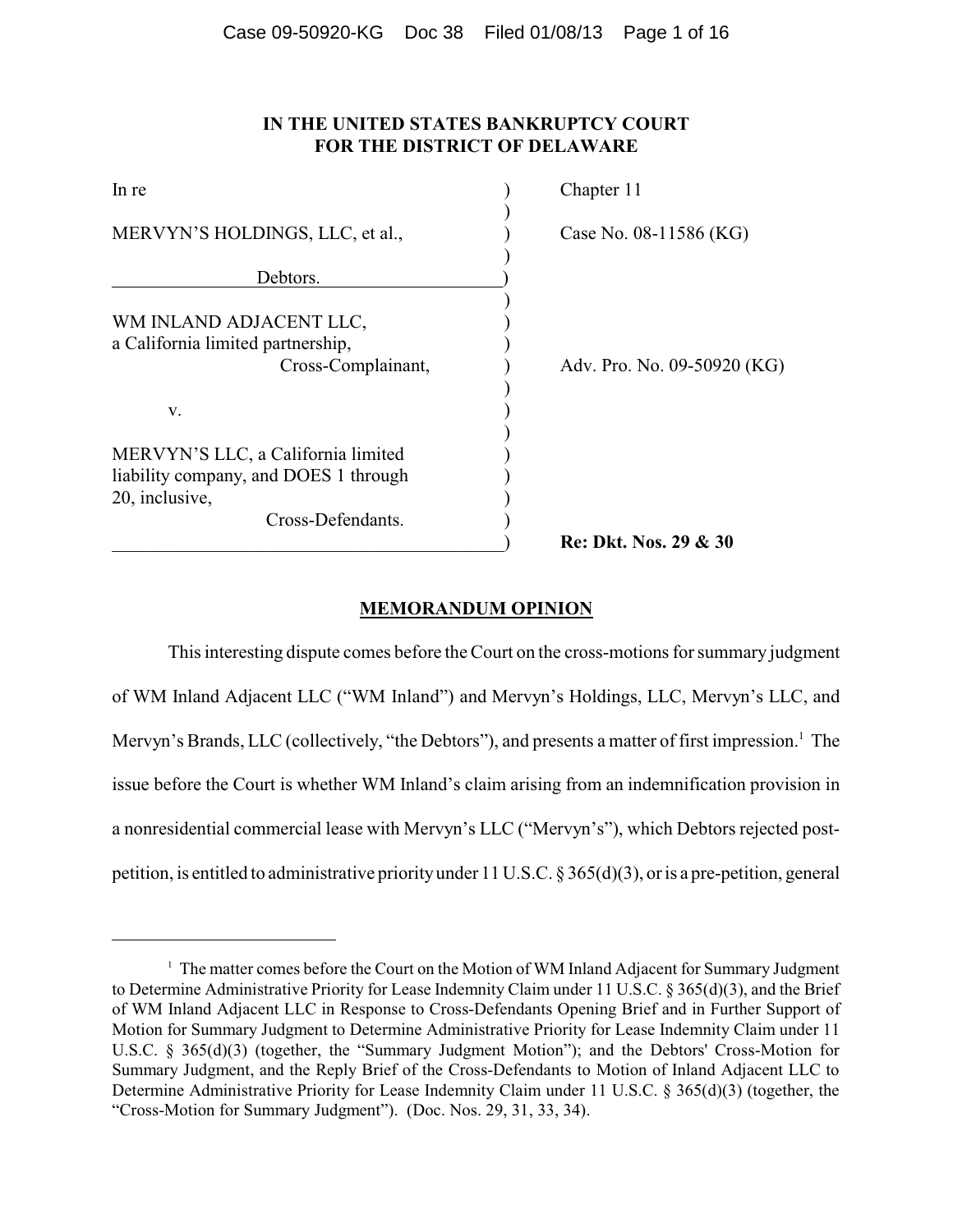unsecured claim under 11 U.S.C. § 502(g). Upon review of the pleadings, including the Stipulated Facts defined below, and following a hearing on October 15, 2012, the Court finds WM Inland's claim arising from the Debtors' indemnification obligation under the lease is entitled to administrative priority under 11 U.S.C. § 365(d)(3). The Court therefore, GRANTS the Summary Judgment Motion of WM Inland, and DENIES the Debtors' Cross-Motion for Summary Judgment.

### **JURISDICTION**

The Court has jurisdiction over this adversary proceeding pursuant to 28 U.S.C. §§ 157 and 1334. This is a core proceeding under 28 U.S.C. § 157(b)(2)(B). Venue is proper pursuant to 28 U.S.C. §§ 1408 and 1409.

#### **BACKGROUND**

On January 8, 2008, the Debtors executed a lease on a commercial property in San Bernardino, California (the "Premises") owned by WM Inland.<sup>2</sup> This controversy involves the Debtors'liabilityunderindemnification provisions contained in both the nonresidential real property lease (the "Lease"), and the construction agreement related to prospective property improvements to the Premises, included as Exhibit C to the Lease (the "Construction Agreement").

## *The Indemnification Obligations*

The Lease and Construction Agreement require Mervyn's to indemnify WM Inland for various liabilities occurring prior to, during and after the term of the Lease. These indemnification obligations include a duty to keep the premises free of mechanics' liens, and pay WM Inland as additional rent all amounts and charges due under the Lease, including attorneys' fees (the

The Debtors and WM Inland submitted a *Joint Statement of Stipulated Material Facts and Issues* 2 *for Cross-Motions for Summary Judgment* (the "Stipulated Facts" or "SF"). (Doc. No. 32).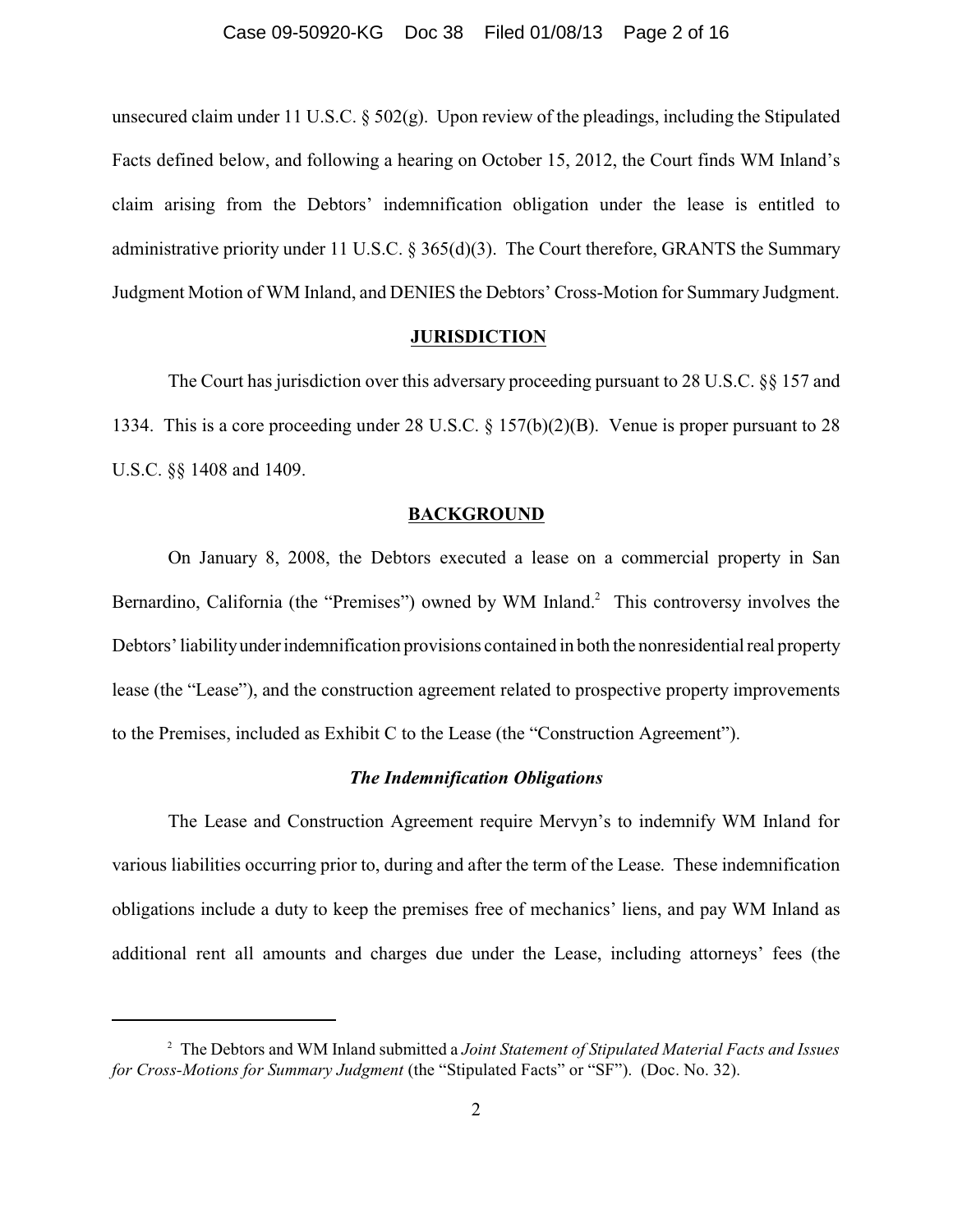"Indemnification Obligations").<sup>3</sup> The Lease provides that Mervyn's is liable to WM Inland for "any lien or claim which may be alleged to have arisen out of work performed under this lease by Tenant."<sup>4</sup> The Construction Agreement was integrated as part of the Lease both by the terms of the Lease and the Construction Agreement, and similarly requires Mervyn's to indemnify WM Inland for any mechanics' or materialmens' liens filed against the Premises.<sup>5</sup>

## *Delivery of the Premises and the Effective Date of the Lease*

Although not material to the outcome of this case, the only disputed fact is the effective date of the Lease. WM Inland contends the effective date of the Lease is October 29, 2008. WM Inland contends it notified Mervyn's of its intent to deliver possession of the Premises by a letter dated January 22, 2008 (the "Notice Letter").<sup>6</sup> WM Inland further contends, by letter to Mervyn's dated January 31, 2008 (the "Delivery Letter"), WM Inland delivered possession of the Premises to Mervyn's effective as of February 2, 2008.<sup>7</sup> Based on this possession date, and if the Notice Letter and Delivery Letter were delivered as asserted by WM Inland, then the commencement date for the term of the Lease was October 29, 2008.<sup>8</sup> The Debtors contend they have no record of receiving

 $6$  (SF, ¶ 3).

<sup>&</sup>lt;sup>3</sup> See the *Lease* at §§ 2.06 (requiring Mervyn's to pay liabilities incurred by WM Inland as additional rent);  $13.02(a)(v)$  ("any liability which may be asserted against Landlord with respect thereto . . .");  $13.02(e)$ ("[these] provisions . . . shall survive the Expiration Date or earlier termination hereof with respect to any liability, suit, obligation, fine, damage, penalty, claim, cost, charge or expense arising out of or in connection with any matter which is the subject of indemnification under this Article 13"); 16.08 (establishing liability for attorneys fees); 26 (establishing liability for titles and covenants).

*Lease* at § 13.02(a). 4

<sup>&</sup>lt;sup>5</sup> Lease at § 1.01; *Exhibit C to the Lease* at  $\P$  1, 10 ("This Construction Agreement . . . is attached as an exhibit to and forms a part of the Lease . . .").

 $^7$  (SF, ¶ 4).

 $8$  (SF, ¶ 5).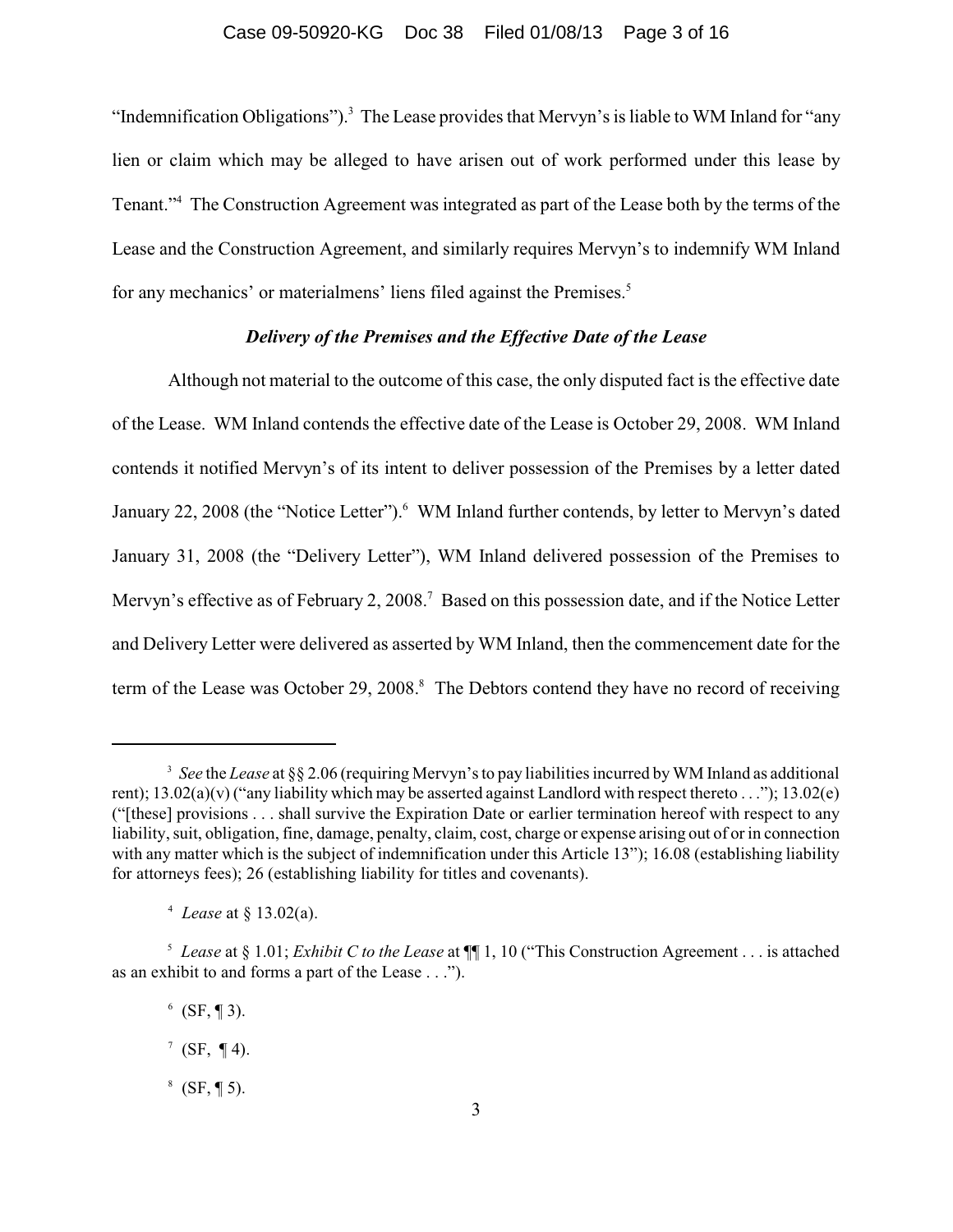### Case 09-50920-KG Doc 38 Filed 01/08/13 Page 4 of 16

either the Notice Letter or the Delivery Letter, and dispute that the effective date ever occurred.<sup>9</sup> However, WM Inland has copies of Federal Express invoices reflecting receipt of both letters, and Mervyn's both took possession of the Premises on February 2, 2008, and paid WM Inland over \$50,000.00 in post-petition, pre-rejection rent.<sup>10</sup>

## *Property Improvements and Fisher Development Inc.*

On January 28, 2008, Mervyn's entered into a contract with Fisher Development Inc. ("Fisher") to provide labor and materials for building improvements to the Premises for an agreed initial sum of  $$6,039,010$ .<sup>11</sup> The agreement between Mervyn's and Fisher provided that construction would commence on March 3, 2008, with substantial completion by July 18, 2008, and final completion by August 9, 2008.<sup>12</sup> Fisher served WM Inland with notice of this arrangement on February 11, 2008.<sup>13</sup> Fisher began work as scheduled, and Mervyn's made several progress payments to Fisher: (1) \$249,000 on April 8, 2008; (2) \$627,000 on May 1, 2008; (3) \$1,020,000 on May 23, 2008; (4) \$1,200,000 on July 9, 2008; and (5) \$976,000 on July 28, 2008.<sup>14</sup> Prior to the filing of the Debtors' chapter 11 cases, the improvements to the property were approximately 90% complete.<sup>15</sup>

- <sup>11</sup> (SF, ¶ 6).
- $12$  (SF, ¶ 6).
- <sup>13</sup> (SF, ¶ 6).

<sup>14</sup> The progress payments are approximated. (SF,  $\P$  8).

 $^{15}$  (SF, ¶ 8).

 $^9$  (SF, ¶ 10).

<sup>&</sup>lt;sup>10</sup> (SF, ¶¶ 4, 21).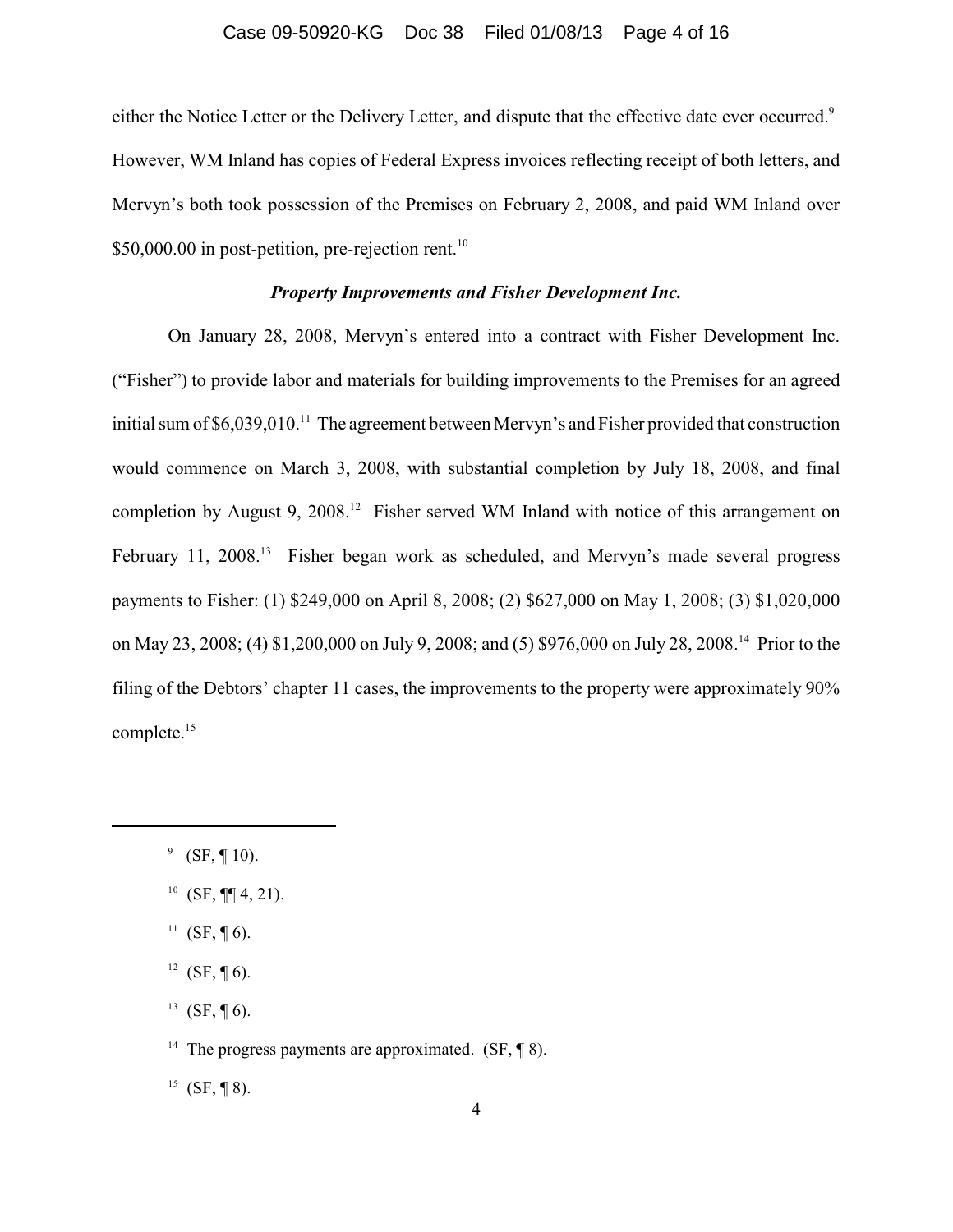### *The Debtors' Chapter 11 Cases and Fisher's Mechanics' Liens*

On July 29, 2008 (the "Petition Date"), the Debtors filed voluntary petitions for relief under Chapter 11 of the Bankruptcy Code.<sup>16</sup> As of the Petition Date, Fisher stopped all work on the Premises.<sup>17</sup> The Debtors listed Fisher as a creditor holding an unsecured, non-priority claim in the amount of  $$965,953.00$ .<sup>18</sup> On September 9, 2008, Fisher recorded a mechanics' lien against the Premises for approximately \$1.7 million with the San Bernardino County (California) Registrar-Recorder as Document No. 2008-0409910 (the "First Lien").<sup>19</sup> On October 3, 2008, Fisher recorded a second mechanics' lien through the same process for an additional \$3.8 million as Document No. 2008-0445300 (the "Second Lien"). 20

On October 8, 2008, Fisher filed suit against WM Inland in San Bernardino County Superior Court to foreclose on the First and Second Liens.<sup>21</sup> On November 21, 2008, WM Inland answered Fisher's complaint and cross-complained against Mervyn's pursuant to Mervyn's Indemnification Obligations under the Lease for breach of contract, express indemnity, equitable indemnity and declaratory relief.<sup>22</sup> Both the complaint filed by Fisher and the cross-complaint filed by WM Inland

<sup>16</sup> (SF, ¶ 10).

- $^{19}$  (SF, ¶ 13).
- <sup>20</sup> (SF, ¶ 14).
- <sup>21</sup> (SF, ¶ 15).
- <sup>22</sup> (SF, ¶ 16).

<sup>&</sup>lt;sup>17</sup> (SF, ¶ 12).

<sup>&</sup>lt;sup>18</sup> (SF, ¶ 11). On January 7, 2009, Fisher filed a proof of claim in the Debtors' Chapter 11 Cases for \$1,811,593.42, on account of amounts due and owing from the Debtors for labor, services, equipment and materials arising from the construction contract, including interest. (Claim No. 3553). On June 15, 2011, the Court subsequently disallowed and expunged Fisher's claim in the *Order (CORRECTIVE) Granting Debtors Fifty-First Omnibus Objection (Substantive) to Certain Overstated Claims and Motion to Reduce or Disallow and Expunge Such Claims*. Case No. 08-11586 (KG) (Doc. No. 5968).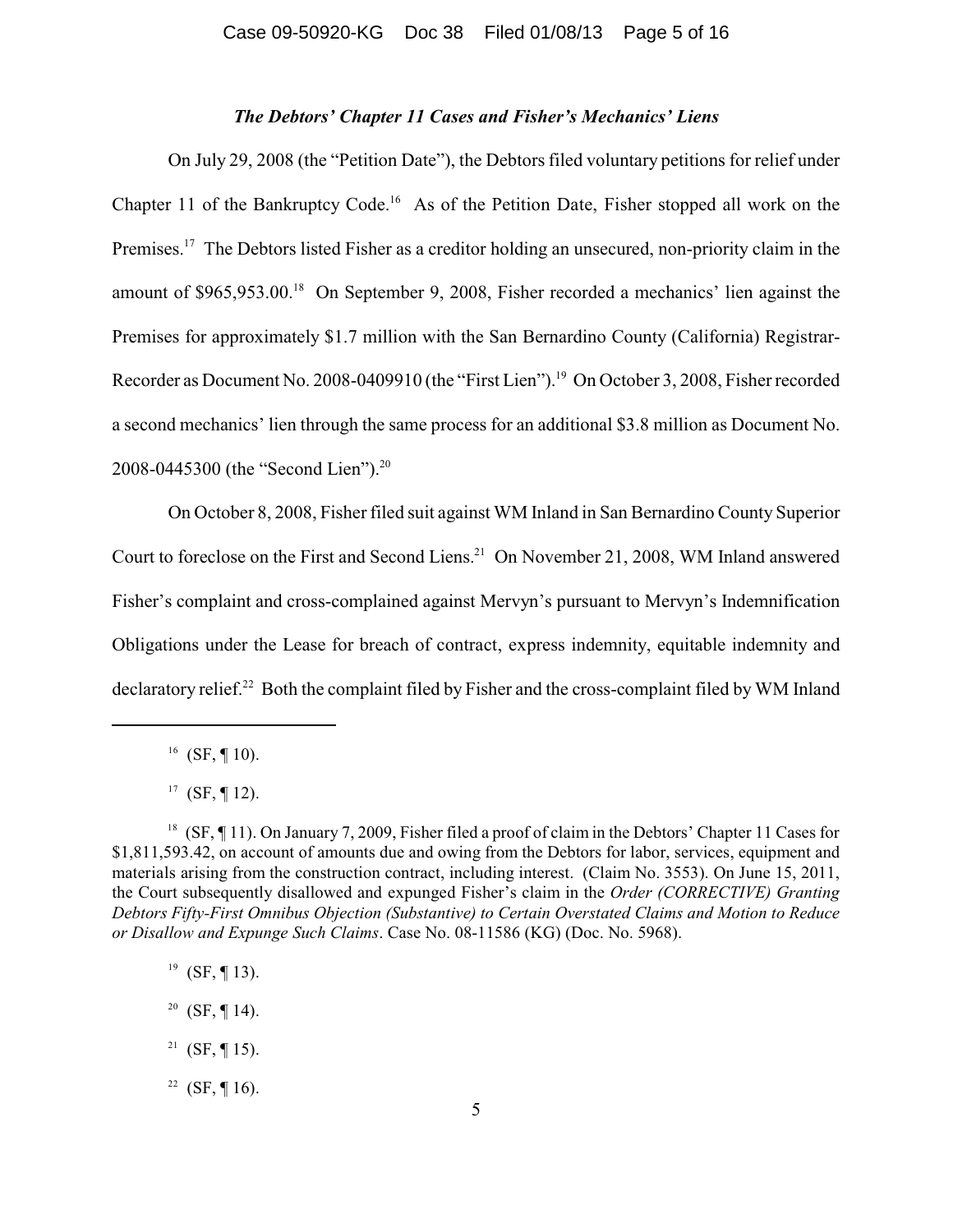#### Case 09-50920-KG Doc 38 Filed 01/08/13 Page 6 of 16

were removed to the United States Bankruptcy Court for the Central District of California.<sup>23</sup> Subsequently, the complaint filed by Fisher was severed and remanded to the San Bernardino County Superior Court, while the cross-complaint filed by WM Inland was transferred to this Court and became the instant adversary proceeding.<sup>24</sup>

On April 9, 2009, the Court entered the *Order, Pursuant to Sections 105 and 365 of the Bankruptcy Code Approving the Rejection of Debtor's Unexpired Lease of Nonresidential Real Property at San Bernardino, CA*, under which the Debtors rejected the Lease, effective November 21, 2008.<sup>25</sup> On July 28, 2009, this Court entered an *Order Granting Stipulation re: Limited Relief from Automatic Stay Order* staying the instant adversary proceeding pending resolution of the complaint filed by Fisher in the California court.<sup>26</sup> In February 2010, Fisher and WM Inland entered into a confidential settlement agreement, with WM Inland paying Fisher \$1,755,000, including attorneys' fees and costs.<sup>27</sup>

The Debtors and WM Inland agree that as of the date Debtors rejected the Lease: (1) the improvements to the Premises had not been completed; (2) the Debtors had not opened a retail store at the Premises to the general public; (3) the Debtors had not sold merchandise or otherwise derived income or revenue from the sale of goods at the store located at the Premises; and (4) therefore, under Section 9(b) of Exhibit C to the lease, WM Inland was not required to purchase the building

- <sup>25</sup> Case No. 08-11586(KG) (Doc. No. 3234)
- $26$  (Doc. Nos. 2, 8).
- <sup>27</sup> (SF, ¶ 20).

<sup>&</sup>lt;sup>23</sup> (SF, ¶ 17).

 $24$  (Doc. No. 1).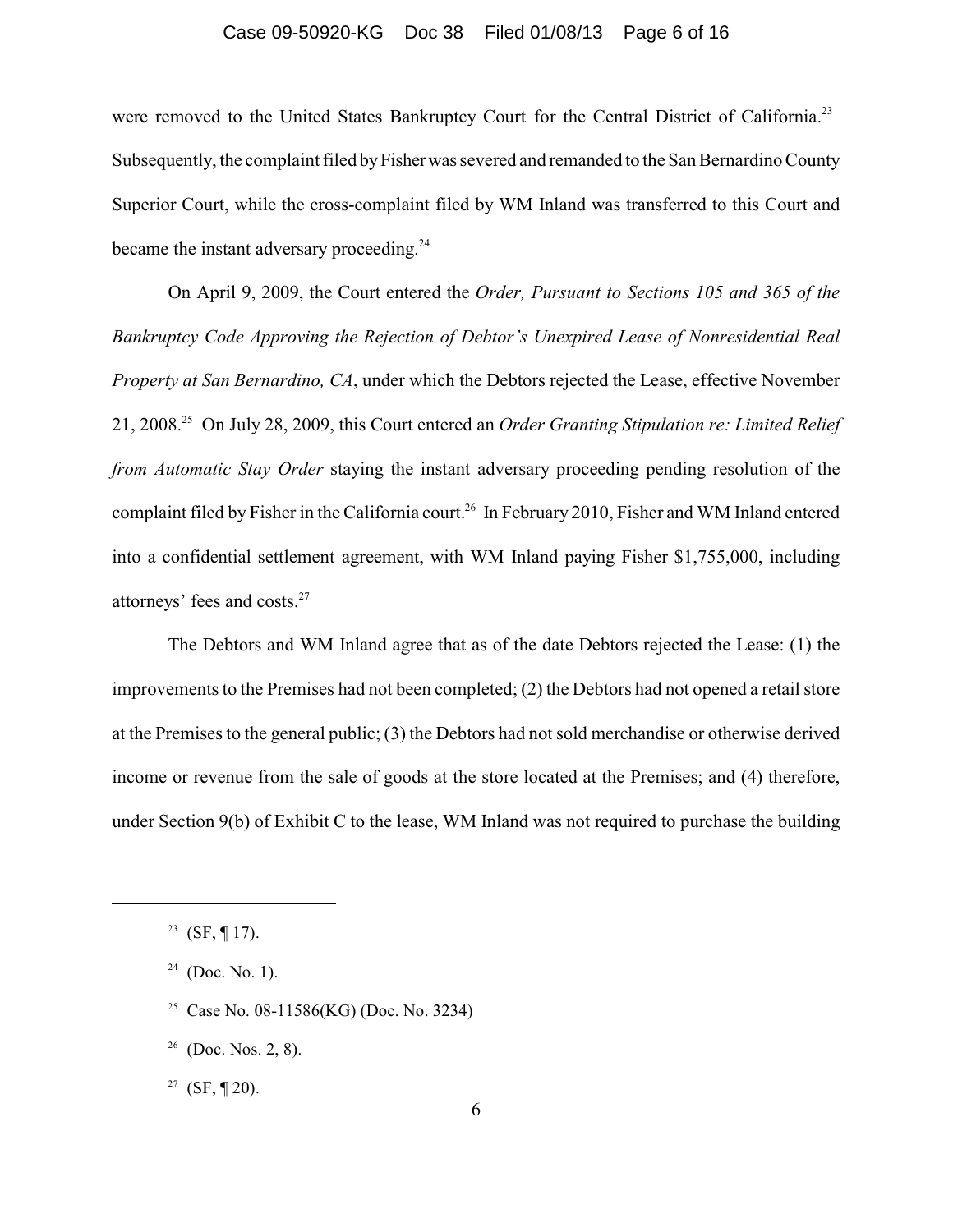improvements to the Premises from the Debtors.<sup>28</sup> If the conditions of Section 9(b) of Exhibit C to the Lease had been met, WM Inland would have been obligated to purchase the building improvements for approximately  $$7,150,000.<sup>29</sup>$ 

## *WM Inland's Claims Against the Debtors*

WM Inland filed two claims (together, the "WM Inland Claims") in the Debtors' Chapter 11 Cases: (1) proof of claim number 5082, filed on January 9, 2009, for \$10,106,839.71, comprised of: (a) a general unsecured claim for \$3,239,604 of rejection damages, and (b) an administrative postpetition priority claim for \$6,867,235.71 (including attorney's fees and interest); and (2) proof of claim number 6491, filed on February 18, 2009, for \$7,234,694.16, consisting of mechanics' liens of approximately \$6.77 million; rent and property taxes of \$282,318.29); and attorney's fees in the sum of \$57,473.93.

The Debtors objected to the WM Inland Claims on the grounds they were overstated and/or misclassified, and sought expungement.<sup>30</sup> Without conceding the issue of the priority of the WM Inland Claims generally, WM Inland seeks administrative priority treatment under 11 U.S.C. § 365(d)(3) for claims arising from the Indemnification Obligations of up to \$1,755,000.00 for the amounts WM Inland paid to settle the Fisher litigation (the "Indemnification Obligations Claim").<sup>31</sup>

<sup>&</sup>lt;sup>28</sup> (SF, ¶ 23).

<sup>&</sup>lt;sup>29</sup> (SF, ¶ 23).

<sup>&</sup>lt;sup>30</sup> Debtors' Fourth Omnibus Objection to Claims (Substantive) and Motion to Reclassify or Disallow *Such Claims* Case No. 08-11586 (KG) (Doc. No. 3599); and *Debtors' Fifty-Fourth Omnibus Objection (Substantive) to Certain Overstated and/or Misclassified Claims and Motion to (I) Reduce and/or Reclassify or (II) Disallow and Expunge Such Claims* Case No. 08-11586(KG) (Doc. No. 6075). These objections remain pending.

 $31$  (SF,  $\P$  28). The parties have agreed that the claims relating to the Indemnification Obligations are subject to a maximum cap of \$1,755,000; however, the actual amount remains in dispute and is not the subject of either cross-motion before the Court.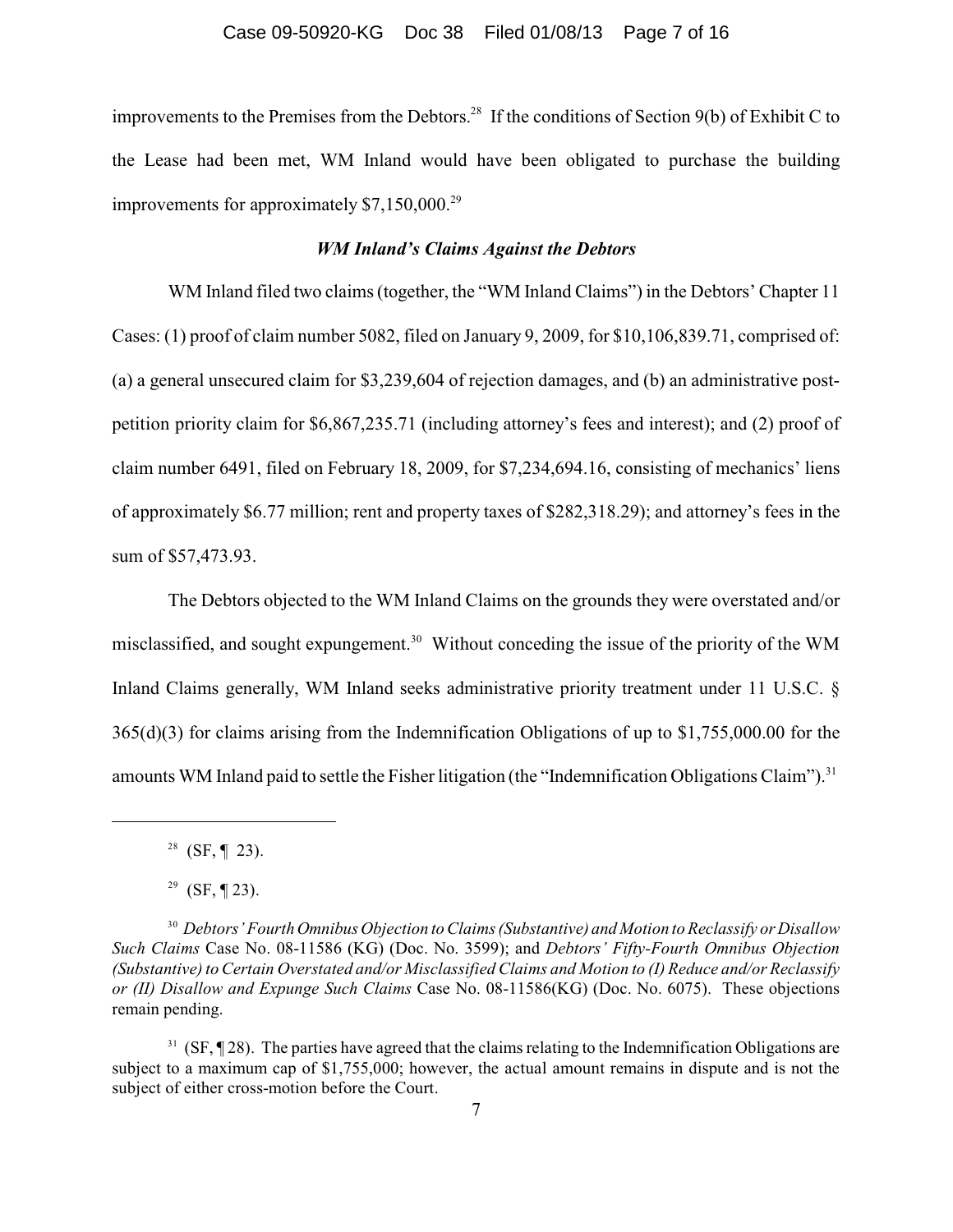In contrast, the Debtors seek a determination that the Indemnification Obligations Claim is entitled to priority only as pre-petition, general unsecured claim under section 502(g) of the Bankruptcy Code.

## **Summary Judgment Standard**

Pursuant to Federal Rule of Civil Procedure  $56(a)$ , made applicable to adversary proceedings by Federal Rule of Bankruptcy Procedure 7056, a court may grant summary judgment where "there is no genuine dispute as to any material fact and the movant is entitled to judgment as a matter of law." Fed.R.Civ.P. 56(a). Where there are cross-motions for summary judgment, each motion must be considered separately, and both motions will be denied if anygenuine issues of material fact exist. *Adria Intern. Group, Inc. v. Ferre Development, Inc.*, 241 F.3d 103, 107 (1st Cir. 2001); *Tie Communications, Inc. v. Nynex Corp.*, 154 B.R. 182, 183-84 (Bankr. D. Del. 1992). A material fact is one that "might affect the outcome of the suit under the governing law." *Anderson v. Liberty Lobby, Inc.*, 477 U.S. 242, 248 (1986). A dispute regarding a material fact is genuine "when reasonable minds could disagree on the result." *Delta Mills, Inc. v. GMAC Comm. Fin., Inc. (In re Delta Mills, Inc .)*, 404 B.R. 95, 105 (Bankr. D. Del. 2009). The moving party bears the burden of demonstrating an entitlement to summary judgment. *McAnaney v. Astoria Fin. Corp.*, 665 F.Supp. 2d 132, 141 (E.D.N.Y. 2009).

Summary judgment serves to "isolate and dispose of factually unsupported claims or defenses" and avoid unnecessary trial where the facts are settled. *Delta Mills*, 404 B.R. at 104 (quoting*Celotex Corp. v. Catrett*, 477 U.S. 317, 323 (1986)). Thus, at the summary judgment stage, the Court's function is not to weigh the evidence and determine the truth of the matter, but to determine whether there is a genuine issue for trial. *Celotex*, 477 U.S at 317; *see also* Fed.R.Civ.P. 56(c). In making this determination, the Court must view all facts in the light most favorable to the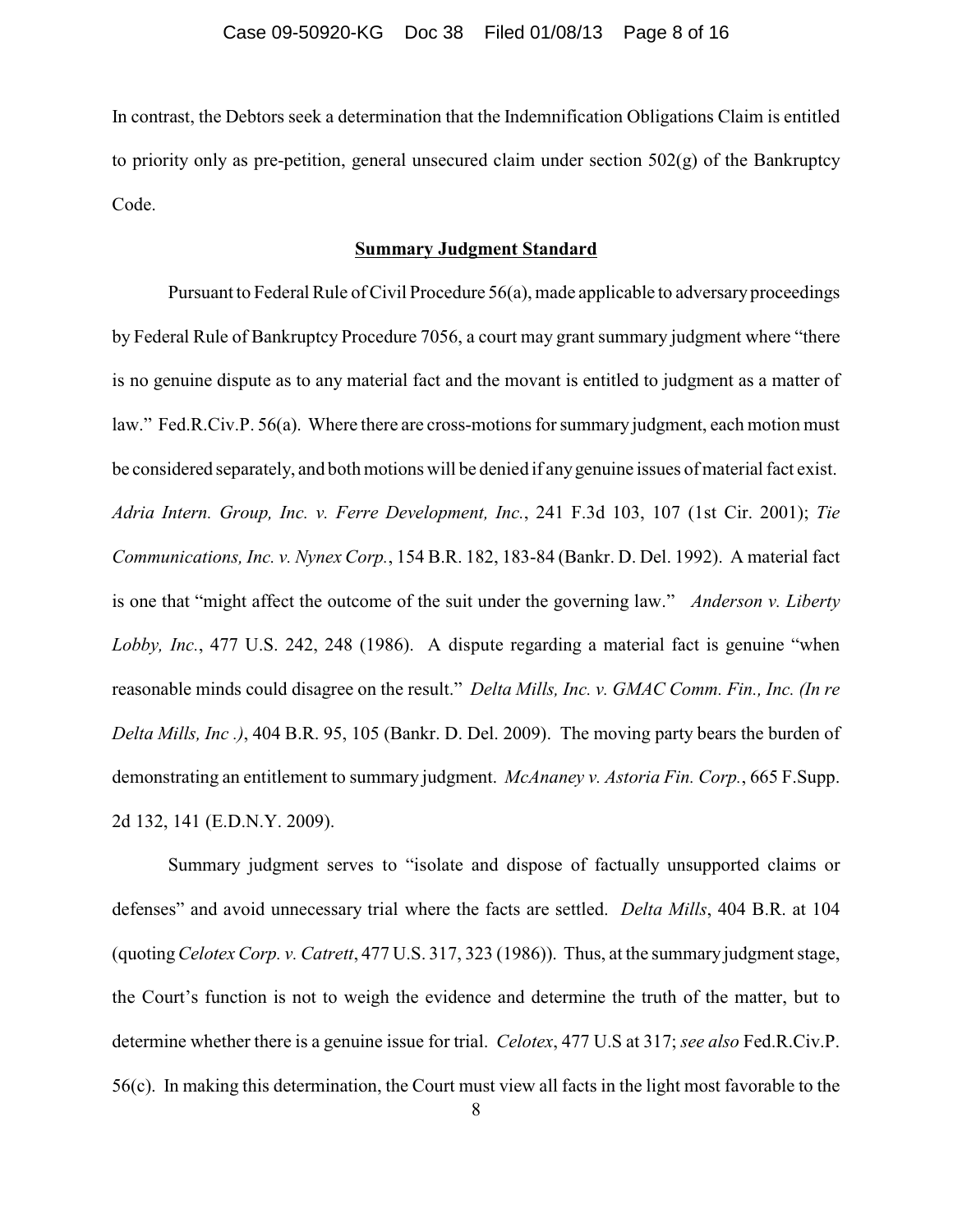#### Case 09-50920-KG Doc 38 Filed 01/08/13 Page 9 of 16

non-movant and must draw all reasonable inferences from the underlying facts in favor of the non-movant. *McAnaney*, 665 F.Supp. 2d at 141; *Pastore v. Bell Tel. Co. of Pa.*, 24 F.3d 508, 512 (3d Cir. 1994). Any doubt must also be construed in the non-moving party's favor. *Delta Mills*, 404 B.R. at 105.

Once the moving party provides sufficient evidence, the burden shifts to the non-moving party to rebut the evidence. *Delta Mills*, 404 B.R. at 105. The non-moving party "must do more than simply show that there is some metaphysical doubt as to the material facts." *McAnaney*, 665 F.Supp.2d at 141 (quoting *Caldarola v. Calabrese*, 298 F.3d 156, 160 (2d Cir. 2002)). "[T]he mere existence of some alleged factual dispute between the parties" cannot defeat a properly supported summary judgment motion. *Anderson*, 477 U.S. at 247–48. The dispute must relate to a genuine issue of material fact. *Delta Mills*, 404 B.R. at 105. Thus, a non-moving party cannot defeat a summary judgment motion based on conclusory allegations and denials, but instead must provide supportive arguments or facts that show the necessity of a trial. *McAnaney*, 665 F.Supp.2d at 141. Summary judgment should be granted if, after drawing all reasonable inferences from the underlying facts in the light most favorable to the non-moving party, the Court concludes that there is no genuine issue of material fact to be resolved at trial and the moving party is entitled to judgment as a matter of law. Fed.R.Civ.P. 56(a).

Summary judgement is appropriate in the instant case because the parties agree and the Court finds that there are no material issues of fact. The only factual discord, the effective date of the Lease, is not determinative to this dispute because the broad language of the Indemnification Obligations requires the Debtors to indemnify WM Inland before, during, and after the term of the Lease. Therefore, the dispute regarding the Indemnification Obligations Claim is ripe for adjudication on a summary judgment basis regarding its priority under the Bankruptcy Code.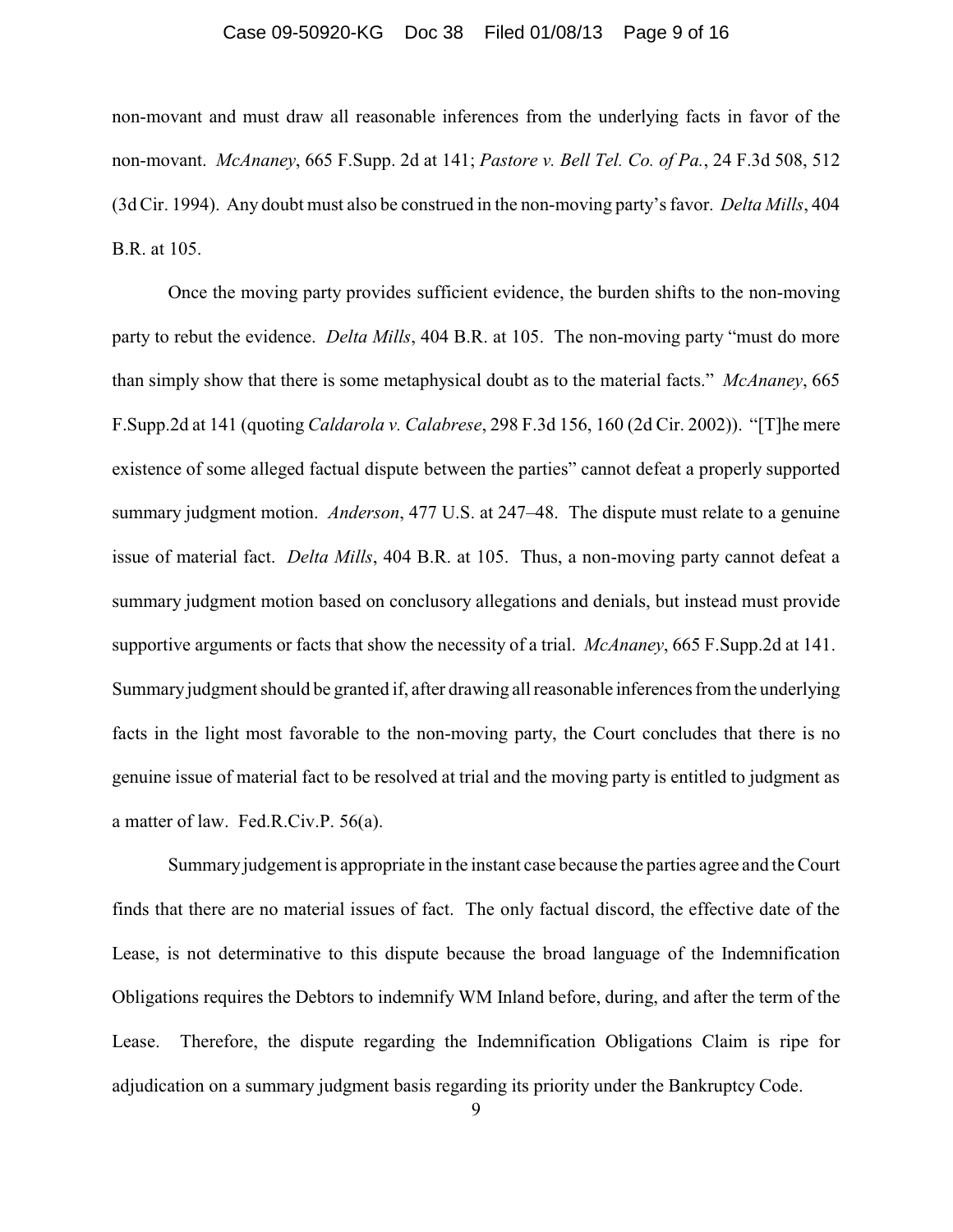### **DISCUSSION**

WM Inland asserts that under 11 U.S.C. § 365(d)(3) and the language of the Lease, the Indemnification Obligations Claim arose post-petition and prior to rejection of the Lease; therefore, the claim is entitled to administrative priority. WM Inland points to *Centerpoint Properties v. Montgomery Ward Holding Corp.*, 268 F.3d 205, 211 (3d Cir. 2001) ("Montgomery Ward") where the Court of Appeals for the Third Circuit held that section 365(d)(3) of the Code requires a debtor under a nonresidential real property lease to timely perform all obligations that arise after an order for relief is entered and before the lease is rejected.<sup>32</sup> In adopting the "billing date" approach, the Court of Appeals further stated "[t]he clear and express intent of  $\S 365(d)(3)$  is to require the trustee to perform the lease in accordance with its terms. To be consistent with this intent, any interpretation must look to the terms of the lease to determine both the nature of the 'obligation' and when it 'arises.'" *Id.* at 209.

In citing *Montgomery Ward*, WM Inland contends that the "billing date" for the Indemnification Obligations Claim was either in September 2008, when the First and Second Liens were recorded; or October 2008, when Fisher sued WM Inland to foreclose on the mechanics' liens. With either date, the Indemnification Obligations arose after the Petition Date (July 2008) and before the effective date of the rejection of the Lease (November 2008). Thus, WM Inland argues the Indemnification Obligations Claim is entitled to administrative priority under section 365(d)(3) of the Bankruptcy Code.

<sup>&</sup>lt;sup>32</sup> "The trustee shall timely perform all the obligations of the debtor, except those specified in section 365(b)(2), arising from and after the order for relief under any unexpired lease of nonresidential real property, until such lease is assumed or rejected, notwithstanding section 503(b)(1) of this title." 11 U.S.C.  $§ 365(d)(3)$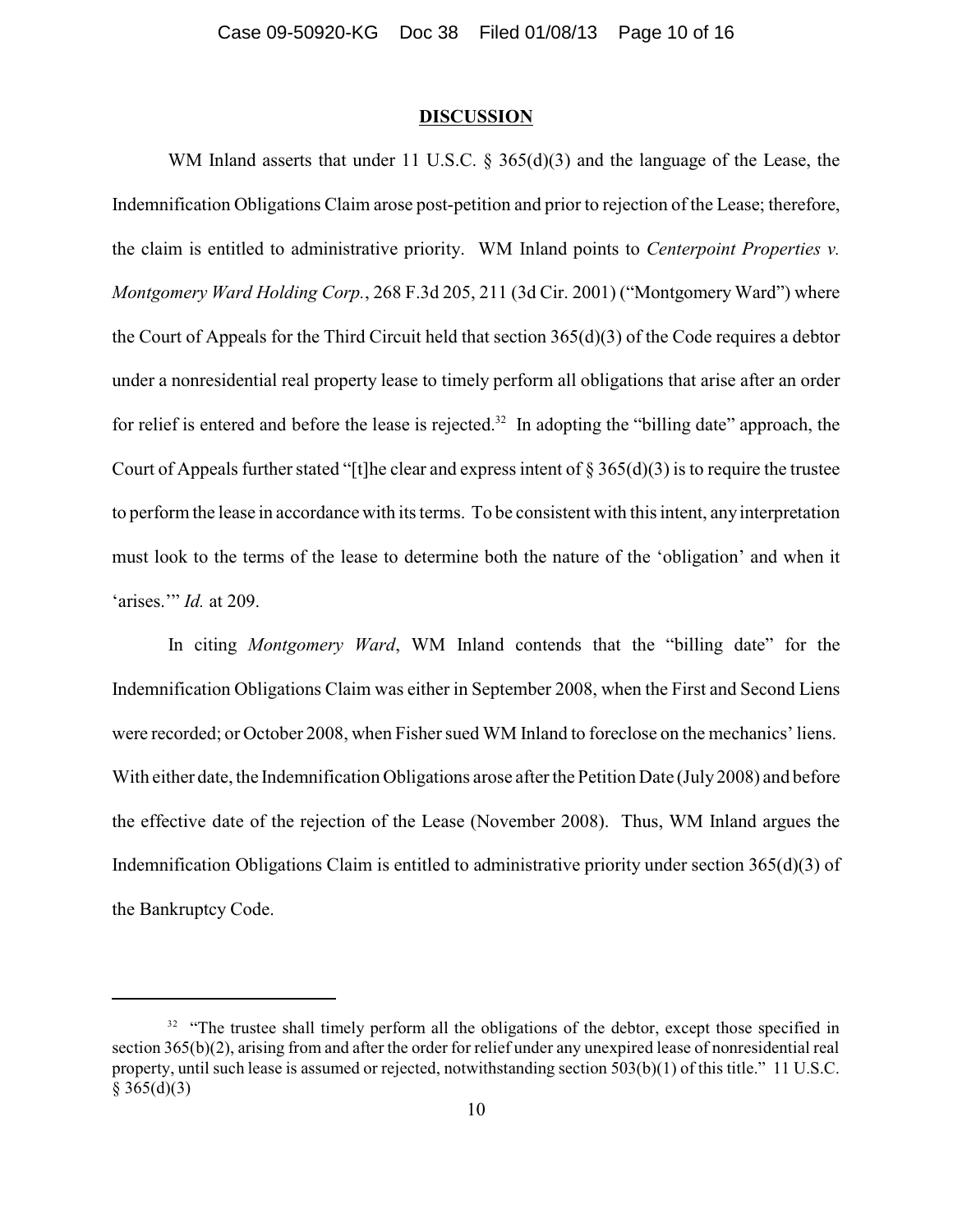### Case 09-50920-KG Doc 38 Filed 01/08/13 Page 11 of 16

The Debtors' assert that the Indemnification Obligations Claim arose pre-petition because (1) the Indemnification Obligations Claim arose from the rejection of the lease; or (2) the "billing date" derives from property improvements to the Premises occurring pre-petition. The Debtors argue that under either scenario, WM Inland's claim is entitled to general, unsecured priority under section  $502(g)$  of the Code. Regarding the first scenario, section  $502(g)$  provides that any claim arising from the rejection of an executory contract or unexpired lease under section 365 "shall be allowed . . . or disallowed . . . the same as if such claim had arisen before the date of the filing of the petition." 11 U.S.C. § 502(g). However, the damages giving rise to the Indemnification Obligations Claim did not stem from the rejection of the Lease. Rather, the damages arose from the filing of mechanics' liens against the Premises, a matter entirely separate from the rejection of the Lease.

Regarding the second scenario, the Debtors cite to the holding of the Court of Appeals for the Third Circuit in *Jeld-Wen, Inc. v. Van Brunt (In re Grossman's, Inc.*), 607 F.3d 114, 125-26 (3d Cir. 2010), finding that common law and statutory claims arise when the conduct giving rise to the injury occurs, rather than when the injury manifests. Under *Grossman's*, the Debtors contend the Indemnification Obligations Claim arose when Mervyn's and WM Inland entered into the Lease and Construction Agreement on January 8, 2008, and derive from pre-petition improvements to the Premises by Fisher, both "billing dates" prior to the Petition Date. Thus, the Indemnification Obligations Claim is entitled to pre-petition, general unsecured priority under section 502(g) of the Bankruptcy Code.

However, the Debtors assertion that Mervyn's contractual obligation to indemnify WM Inland arose pre-petition runs counter to the holding in *Montgomery Ward*. The language of section 365(d)(3) refers to an "obligation," which is "something one is legally required to perform under the terms of the lease . . . and such an obligation arises when one becomes legally obligated to perform."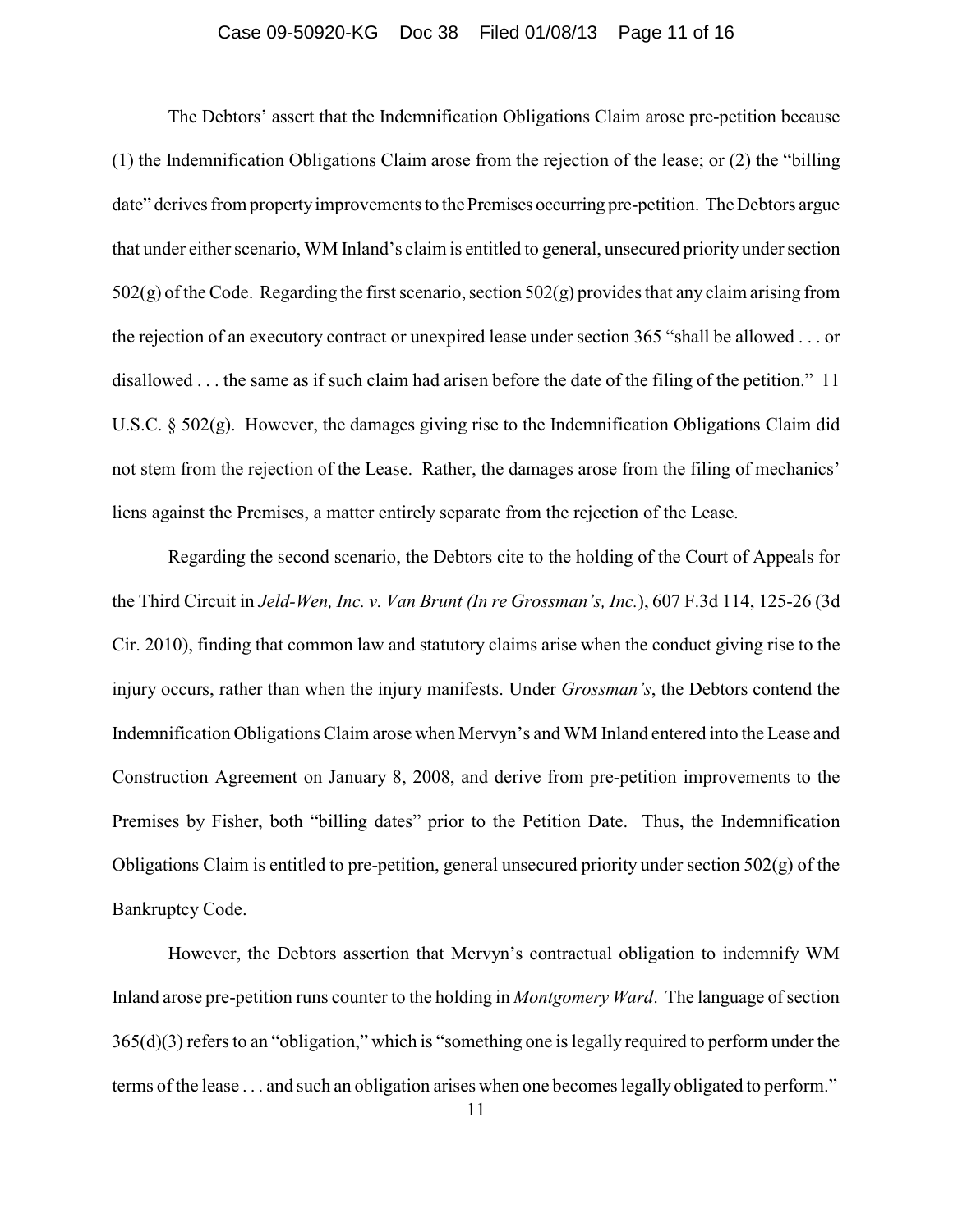#### Case 09-50920-KG Doc 38 Filed 01/08/13 Page 12 of 16

*Montgomery Ward*, 268 F.3d at 209. In the context of section 365(d)(3), the Court of Appeals for the Third Circuit noted the importance of post-petition, pre-rejection performance by debtor tenants "at the time required in the lease." *Id.* at 210-11 (quoting remarks of Senator Hatch regarding the legislative history behind section 365(d)(3)). In *Montgomery Ward*, the debtor was required to pay real property taxes under a nonresidential real property lease to the landlord post-petition on an administrative basis, even though the time period relating to the taxes was pre-petition. *Id.* at 207.

Using the same rationale, once Fisher's recorded the First and Second Liens against the Premises (September 2008) and WM Inland was sued by Fisher (October 2008), the terms of the Lease dictate that Mervyn's was obligated to indemnify WM Inland. Therefore, although the conduct giving rise to the Indemnification Obligations arose pre-petition, the associated Indemnification Obligations Claim arose after the Petition Date in July 2008 and before the effective date of the Lease's rejection in November 2008, entitling it to administrative priority under section  $365(d)(3)$ .

The Debtors also assert that *Montgomery Ward* is inapposite because (1) the indemnity obligation was speculative, unmatured, contingent and unliquidated until *after* the Leasewas rejected in November 2008; and (2) there is no precedential decision applying *Montgomery Ward* to a lease indemnification claim. *See, e.g.*, *In re Grossman's Inc.*, 607 F.3d at 121. First, the Debtors posit that *Montgomery Ward* does not apply because the mere filing of the mechanics' liens and institution of the lawsuit, which occurred post-petition and pre-rejection, did not trigger the Indemnification Obligations. Rather, the "billing date" did not occur until approximately 90 days after rejection of the Lease when WM Inland and Fisher reached a resolution regarding the value of the Fisher's claims. *See, e.g.*, *Montgomery Ward, LLC v. Western Land Props., (In re Montgomery Ward, LLC)*, 302 B.R. 478, 481 (D. Del. 2003); *In re Garden Ridge Corp.*, 323 B.R. 136, 141 (Bankr. D. Del.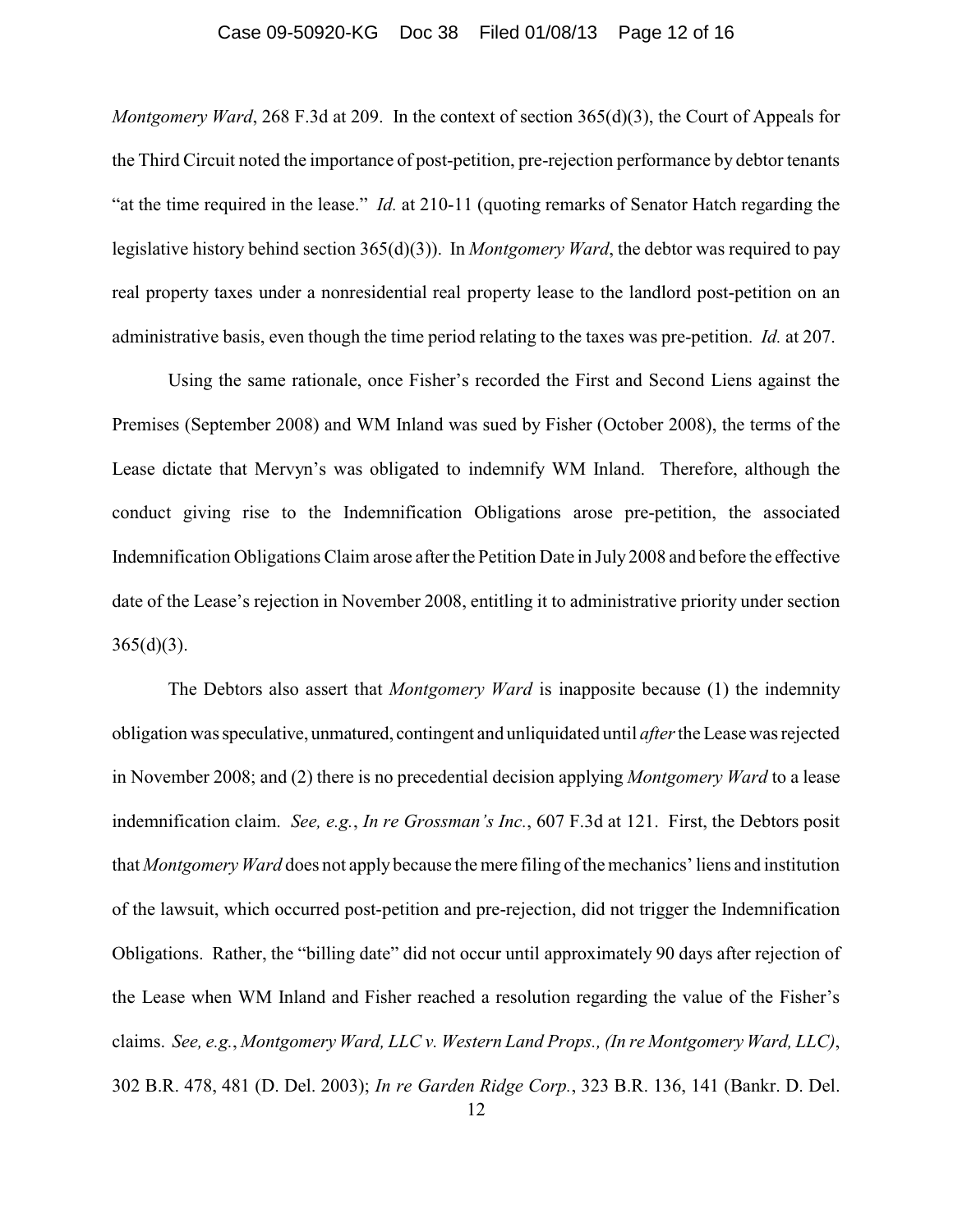2005).

The Court disagrees. In the context of section  $365(d)(3)$ , the relevant time is when an "obligation" arises, which is different from when a "claim" arises. The Court of Appeals for the Third Circuit distinguished a "claim," which is an "unmatured right to payment," from an "obligation," which is "something one is legally required to perform under the terms of the lease." *Montgomery Ward*, 268 F.3d at 209-210. While the Lease and conduct giving rise to the Indemnification Obligations Claim took place pre-petition, the actual "billing date," or obligation, arose when Fisher filed its mechanics' liens and it sued to foreclose upon them. Therefore, the Indemnification Obligations Claim arose post-petition and pre-rejection under section 365(d)(3) as in *Montgomery Ward.*

Second, the Debtors argue that *Montgomery Ward* is not applicable to this dispute because its analysis has never been applied to indemnification obligations deriving from nonresidential real property leases. In further support of this construction, the Debtors cite a number of cases holding that claims arising from indemnification obligations in executory contracts qualify as pre-petition unsecured claims under section  $502(g)$  of the Bankruptcy Code.<sup>33</sup>

The cases cited by the Debtors are not helpful in resolving the issue before the Court because none involved nonresidential real property leases and interpretations of section 365(d)(3). *See*

<sup>&</sup>lt;sup>33</sup> The Debtors point to a host of inapposite cases, including: *In re Summit Metals, Inc.*, 379 B.R. 40 (Bankr. D. Del. 2007) (indemnification claim under a corporation's by-laws by an officer post-merger); *In re ANC Rental Corp., Inc.*, 341 B.R. 178 (Bankr. D. Del. 2006) (indemnification claim under a car rental agreement);*In re G-I Holdings, Inc.*, 308 B.R. 196 (Bankr. D. N.J. 2004) (indemnification claimunder cleanup agreement); *In re Pinnacle Brands, Inc.*, 259 B.R. 46 (Bankr. D. Del. 2001) (indemnification claim under an asset purchase agreement); *In re Mid-American Waste Systems*, 228 B.R. 816 (Bankr. D. Del. 1999) (indemnification claim under certificate of incorporation); *In re Penn. Truck Lines, Inc.*, 189 B.R. 331 (indemnification claim under equipment maintenance and service agreement); *Reading Co. v. City of Philadelphia*, 155 B.R. 890 (E.D. Pa. 1993) (determining liability under the Comprehensive Environmental Response, Compensation and Liability Act of 1980 in indemnification claim by a city against railroad under railroad's pre-petition lease of railcars).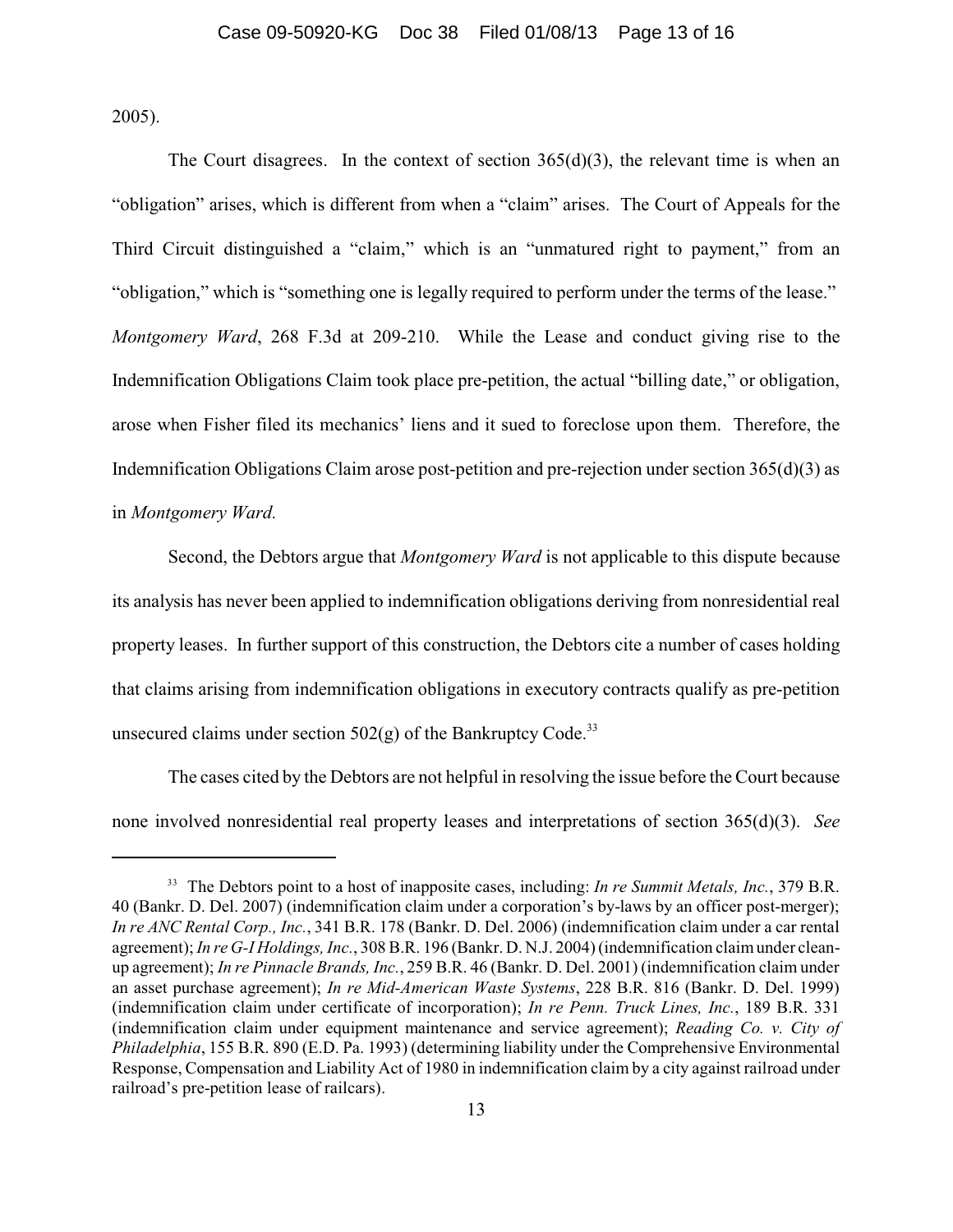#### Case 09-50920-KG Doc 38 Filed 01/08/13 Page 14 of 16

*Montgomery Ward*, 268 F.3d at 212 ("we do not find our decision in *In re Columbia Gas Transmission Corp.*, 37 F.3d 982 (3d Cir. 1994), to be helpful in resolving the issue before us. As *Montgomery Ward* stresses, we there observed that a tax liability is generally 'incurred on the date it accrues, not on the date of the assessment or date on which it is payable.' *Id.* at 985. Columbia Gas did not involve a lease, however, and, accordingly, did not call upon us to interpret  $\S 365(d)(3)$ ").

Moreover, the strictures of the analyses by the Third Circuit Court of Appeals are not inapplicable merely because this question has not yet been posed. The issue is one of first impression, and the Court is both guided and constrained by the holdings of *Montgomery Ward* where the Court of Appeals determined that such obligations in nonresidential real property leases fall under section  $365(d)(3)$  of the Code.<sup>34</sup>

The Debtors further argue that even if *Montgomery Ward's* applies and the Indemnification Obligations Claim arose post-petition, WM Inland cannot meet its burden under section 503(b)(1) of the Bankruptcy Code. Section 503 of the Code dictates that the Court may only allow administrative expenses that are "actual, necessary costs and expenses of preserving the estate . . ." It further sets forth a two-part test of whether a claim is entitled to administrative priority: (1) the expense must have arisen from a post-petition transaction between WM Inland and the Debtors, and (2) the transaction must have substantially benefitted the Debtors. *See, e.g.*, *In re Pinnacle Brands, Inc.,* 259 B.R. 46, 51 (Bankr. D. Del. 2001); *In re Mid-American Waste Sys.*, 228 B.R. at 281. The Debtors argue that (1) the only transaction between WM Inland and the Debtors was entering into the Lease pre-petition, and (2) the Indemnification Obligations Claim does not benefit the estate.

Again, the Court disagrees. WM Inland's Indemnification Obligations Claim is based on the

<sup>&</sup>lt;sup>34</sup> The Court is bound by the Third Circuit's interpretation of the relevant law. *See Jones v. Mellon Bank, N.A. (In re Jones)*, 183 B.R. 93, 96 (Bankr. W.D. Pa. 1995).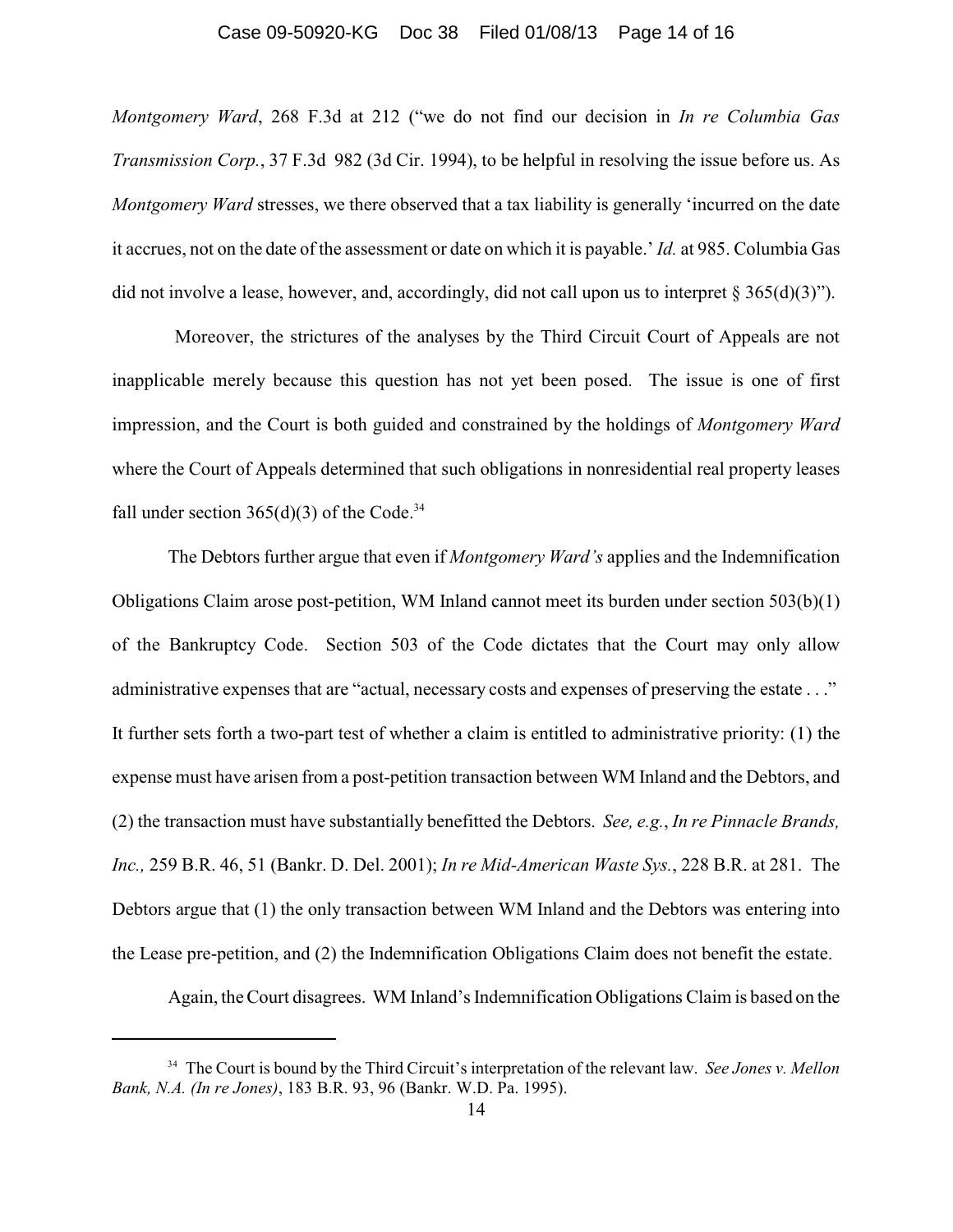#### Case 09-50920-KG Doc 38 Filed 01/08/13 Page 15 of 16

Debtors' post-petition obligations under the Lease and section  $365(d)(3)$ . Section  $365(d)(3)$  of the Code requires the Debtors to perform all obligations under the Lease "notwithstanding section 503(b)(1) of this title." 11 U.S.C. § 365(d)(3). "The provision 'notwithstanding section 503(b)(1), at the end of section  $365(d)(3)$  means that aside from administrative expenses provided for in § 503(b)(1), § 365(d)(3) creates a new and different obligation - one that does not necessarily rest on the administrative expense concept." *In re Goody's Family Clothing, Inc.*, 401 B.R. 656, 667 (D. Del. 2009) *aff'd sub nom. In re Goody's Family Clothing, Inc.*, 610 F.3d 812 (3d Cir. 2010) ("*Goody's*"). The phrase operates as a "carve-out" *exempting* these expenses from "the usual burdens and procedures." *Id.* Therefore, because the Indemnification Obligations Claim stems from post-petition obligations under section 365(d)(3), section 503(d)(1) is inapplicable.

The Debtors further assert that when WM Inland settled with Fisher, it stood in Fisher's shoes as an unsecured creditor of the Debtors. They contend that elevating WM Inland's claim to administrative status "simplybyconspiringwith a third-partyplaintiff" would encourage a wait-andsee hedging of bets regarding an anticipated bankruptcy.<sup>35</sup> The Court does not agree with the Debtors' suggestion that applying the section 503(d)(1) exemption set forth in *Goody's* creates bad public policy. This is not gamesmanship among pre-petition unsecured creditors; rather, this is an obligation under a nonresidential real property lease that arose *post-petition* and *pre-rejection*. The Indemnification Obligations Claim arising from the Lease fits squarely into section 365(d)(3) and the *Montgomery Ward* rationale.

Finally, the Court is not persuaded by the Debtors' equitable argument that WM Inland is receiving a windfall, namely the renovated Premises, without payment. The Debtors did not meet

 $35$  (Doc. No. 33, ¶ 11).